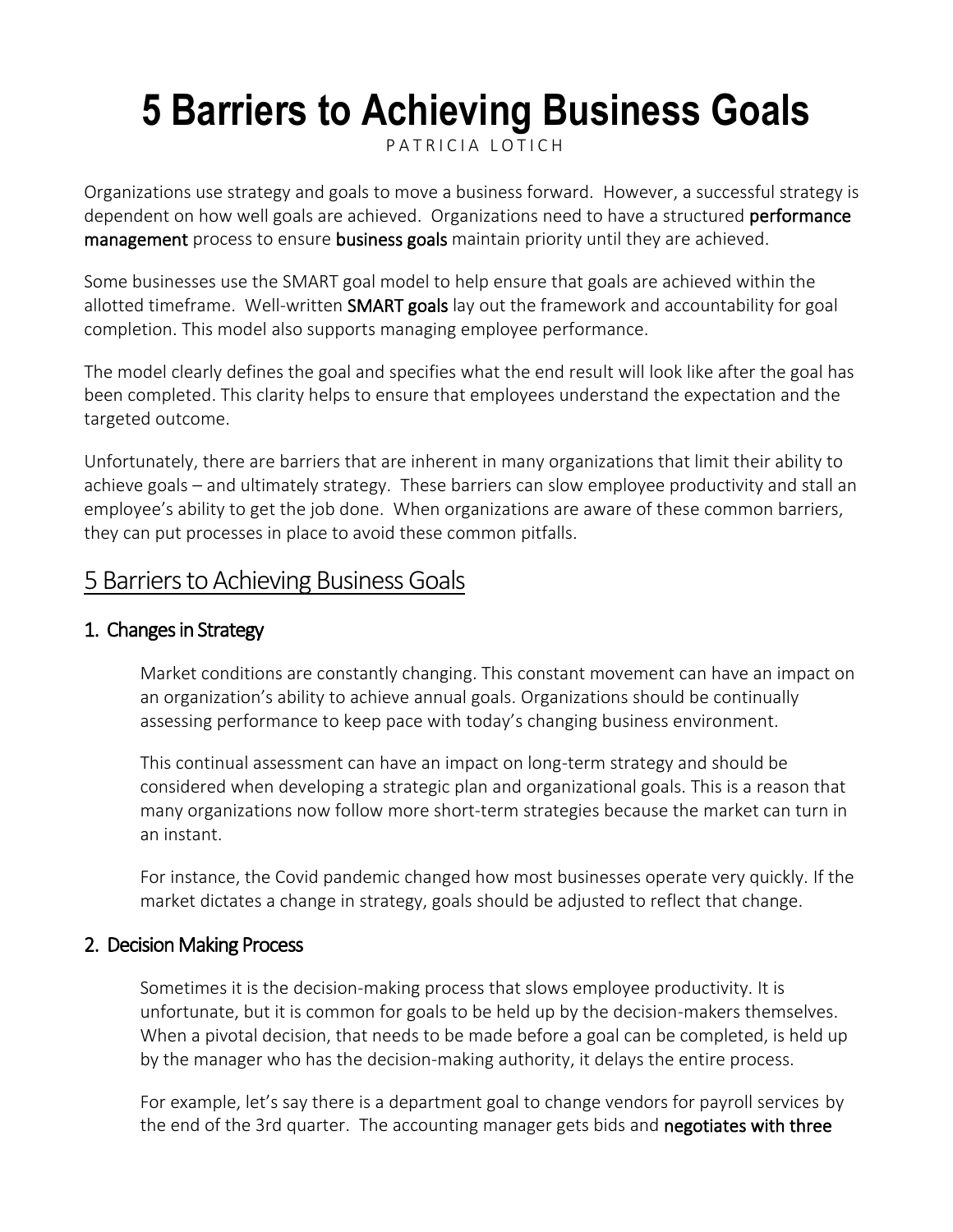[different vendors](https://thethrivingsmallbusiness.com/12-steps-to-contract-negotiations/), presents the bids to her director but the department director doesn't give the final approval to move forward.

In this instance, the accounting manager has taken the goal as far as she can so she should not be held accountable for the goal not being completed. However, the department director who holds up the process is the person responsible for the goal not being completed and should be held accountable at the end of the goal period.

#### 3. Lack of Resources

Accomplishing any goal is dependent on three things – people, time, and money. There needs to be someone responsible for completing the goal and that person must have the time and budgeted resources to work on the goal.

For example, let's say that the marketing manager has a goal to revamp the organization's website with a new logo, look and feel by the end of the 2nd quarter. This manager will need to have the budget dollars to pay a designer and webmaster. If these resources are not available, her ability to achieve that goal will be hindered.

This is why it is important to incorporate annual goals into the **[budgeting process](https://thethrivingsmallbusiness.com/budgeting-process/)** to ensure the resources are available to support the completion of all business goals.

#### 4. Unclear Expectations

There are times when employees simply do not understand the expectations. Department [supervisors are responsible for communicating](https://thethrivingsmallbusiness.com/how-to-transition-an-employee-to-supervisor/) very clearly what it is the employee is expected to do and the timeline for completing tasks.

Goals should be written using the SMART model because this format, by design, creates very clear expectations. When goals are specific, measurable, attainable, realistic, and timely there can be no confusion about what exactly needs to be done to accomplish the goal.

For example, let's say that your purchasing manager has a goal of researching new phone plans. This goal is not very specific. However, if she has a goal of reducing phone expenses by 10% by the end of 20XX, the second goal is very clear on what the expectation is in a very measurable way.

Learn to err on the side of too much information. Be consistent with setting expectations and communicate with employees often about their responsibilities.

## 5. Perceived Priority

It can be exciting to develop a strategy and think about the improvements that can be made. When organizations go through this planning process it is very clear what the priorities are. However, sometimes goals are the focus at the beginning of the year but as the months go by the attention and chatter slows.